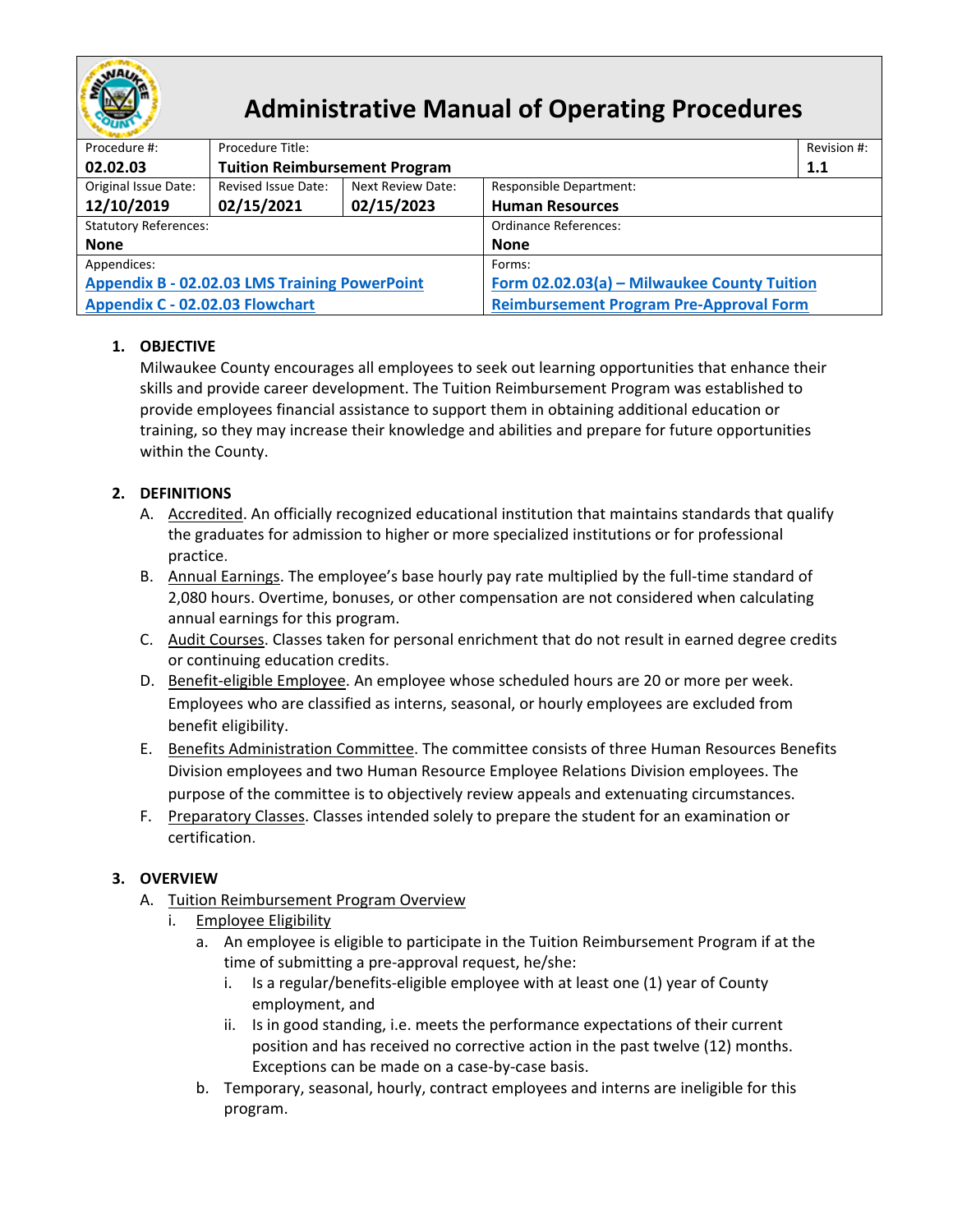- ii. Educational Costs Eligible for Reimbursement
	- a. The Tuition Reimbursement Program allows for reimbursement of tuition for individual educational courses successfully completed by the employee. The educational courses must be related to the employee's job at Milwaukee County, or coursework that is part of an associate, bachelor or graduate degree program related to any position within Milwaukee County. Reimbursement is limited to tuition only.
	- b. Courses must be provided by technical colleges, universities, or colleges [accredited](#page-0-0) by an accrediting agency that is recognized by the U.S. Secretary of Education. A list of accrediting agencies is available on the U.S. Department of Education's website: [http://ope.ed.gov/accreditation/.](http://ope.ed.gov/accreditation/)
	- c. Individual classes outside of a degree program will be reviewed on a case-by-case basis, and are restricted to:
		- i. Courses that are directly related to the employee's present position, and
		- ii. Prepare the employee for another specific position in the organization, and
		- iii. Earn certified continuing education credits for licensure or certification related to the employee's position.
	- d. Courses that meet the criteria but are not consistent with the intent of this program, will not be approved for reimbursement. Other educational expenses that are not eligible for reimbursement are:
		- i. Conference and seminar registrations and related travel
		- ii. [Audit courses](#page-0-1)
		- iii. Textbooks
		- iv. Lab fees and
		- v. [Preparatory classes](#page-0-2)
	- e. High school equivalency or GED programs will be reviewed for approval on a case-bycase basis by the Benefits Administration Committee. In general, to be eligible for reimbursement under this program, the requested course must be offered through an accredited institution and result in the successful completion of a high school equivalency exam.
- iii. Successful Completion of Course
	- a. Course tuition is eligible for reimbursement only if the employee has properly followed the procedure for pre-approval/reimbursement (see [section 4A. Procedure for Tuition](#page-2-0)  [Reimbursement\)](#page-2-0) and successfully completed the course as shown below:

| Level of Course          | <b>Successful Completion</b>                                                           |
|--------------------------|----------------------------------------------------------------------------------------|
| Undergraduate coursework | A grade of C or above, or a "pass" in a pass/fail<br>class where no grade is reported  |
| Graduate coursework      | A grade of B- or above, or a "pass" in a pass/fail<br>class where no grade is reported |

#### iv. Plan Reimbursement Level

a. The annual maximum level of tuition reimbursement is as follows:

| <b>Employee's Annual Earnings</b> | Maximum Level of Reimbursement |  |
|-----------------------------------|--------------------------------|--|
| Less than \$75,000                | \$2,500                        |  |
| \$75,000 or more                  | \$1,500                        |  |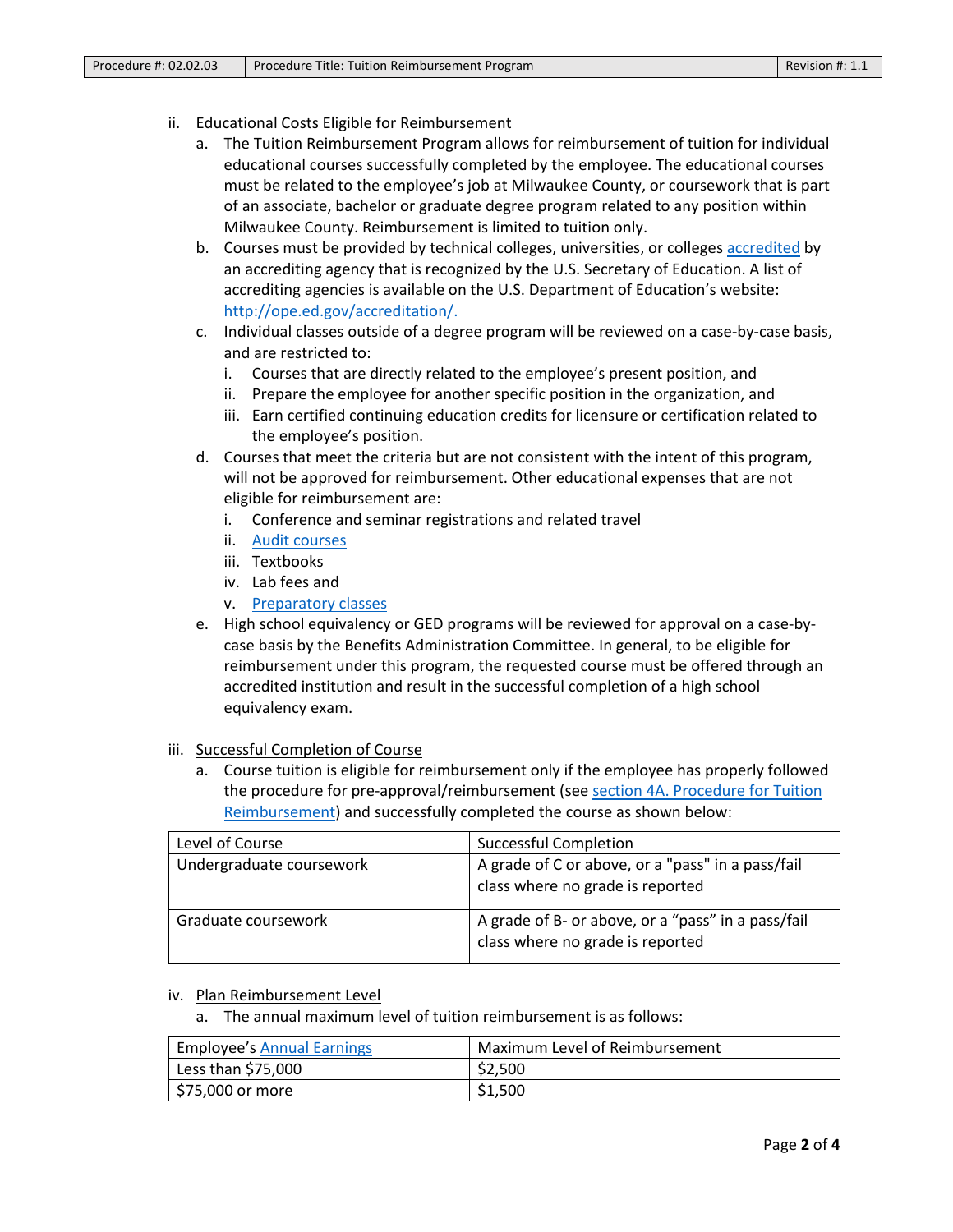- b. The annual maximum is based on the calendar year, from January through December. Reimbursement will be applied to the calendar year in which the class was successfully completed. For example, if a class is successfully completed in December but the reimbursement is not paid until January, the reimbursement is considered part of the prior year's annual maximum allowable amount. Tuition Reimbursements will be paid out on a first come first serve basis based on the Milwaukee County approved budget.
- v. Income Tax Implications
	- a. The rules of this program are governed by the Internal Revenue Code and as such, certain reimbursements may be subject to income taxes. All reimbursements are processed through the County payroll system on a pre-tax basis, regardless of whether they are subject to income tax or not. The payment of any taxes due remains the responsibility of the employee. The rules of this program may be modified at any time without notice to keep the program in compliance with the Internal Revenue Code.
- vi. Agreement for Continued Employment
	- a. By accepting tuition reimbursement under this program, the employee is agreeing to continue employment with Milwaukee County for a period of no less than twelve (12) months following the reimbursement. Employees who do not complete twelve (12) months of service following reimbursement will be required to repay the full reimbursement amount.
- vii. Voluntary Termination
	- a. If an employee resigns his or her employment with Milwaukee County for any reason (including retirement) before an approved course has been completed, eligibility for reimbursement ends immediately. If the employee has already been reimbursed but has not met the requirement for twelve (12) months of continued service, Milwaukee County will withhold the previously reimbursed amount from the employee's final paycheck(s). If that is not possible, Milwaukee County will make reasonable efforts to collect the debt.
	- b. The repayment requirement may be waived under [exigent](#page-0-2) circumstances at the discretion of the [Benefits Administration](#page-0-4) Committee. (E.g. death, layoff, life-threatening illness.)

viii. Involuntary Termination

- a. If an employee is involuntarily terminated by the County before the approved course is complete, eligibility for reimbursement ends immediately.
- b. If the employee has already been reimbursed for an approved course, the repayment provision under the agreement for continued employment will be waived.

#### <span id="page-2-0"></span>**4. PROCEDURE**

- A. Procedure for Tuition Reimbursement
	- i. An employee who chooses to take advantage of the Tuition Reimbursement Program is required to seek pre-approval for the reimbursement by completing the [Milwaukee County](http://county.milwaukee.gov/ImageLibrary/Groups/cntyHR/Benefits/TuitionReimbursementForm.pdf)  [Tuition Reimbursement Program Pre-Approval Form.](http://county.milwaukee.gov/ImageLibrary/Groups/cntyHR/Benefits/TuitionReimbursementForm.pdf) This must be done prior to the beginning of course. All courses must be pre-approved by the Human Resources (HR) Benefits Division in order to be eligible for reimbursement. Any pre-approval requests submitted to HR's Benefits Division after the class has started will be denied.